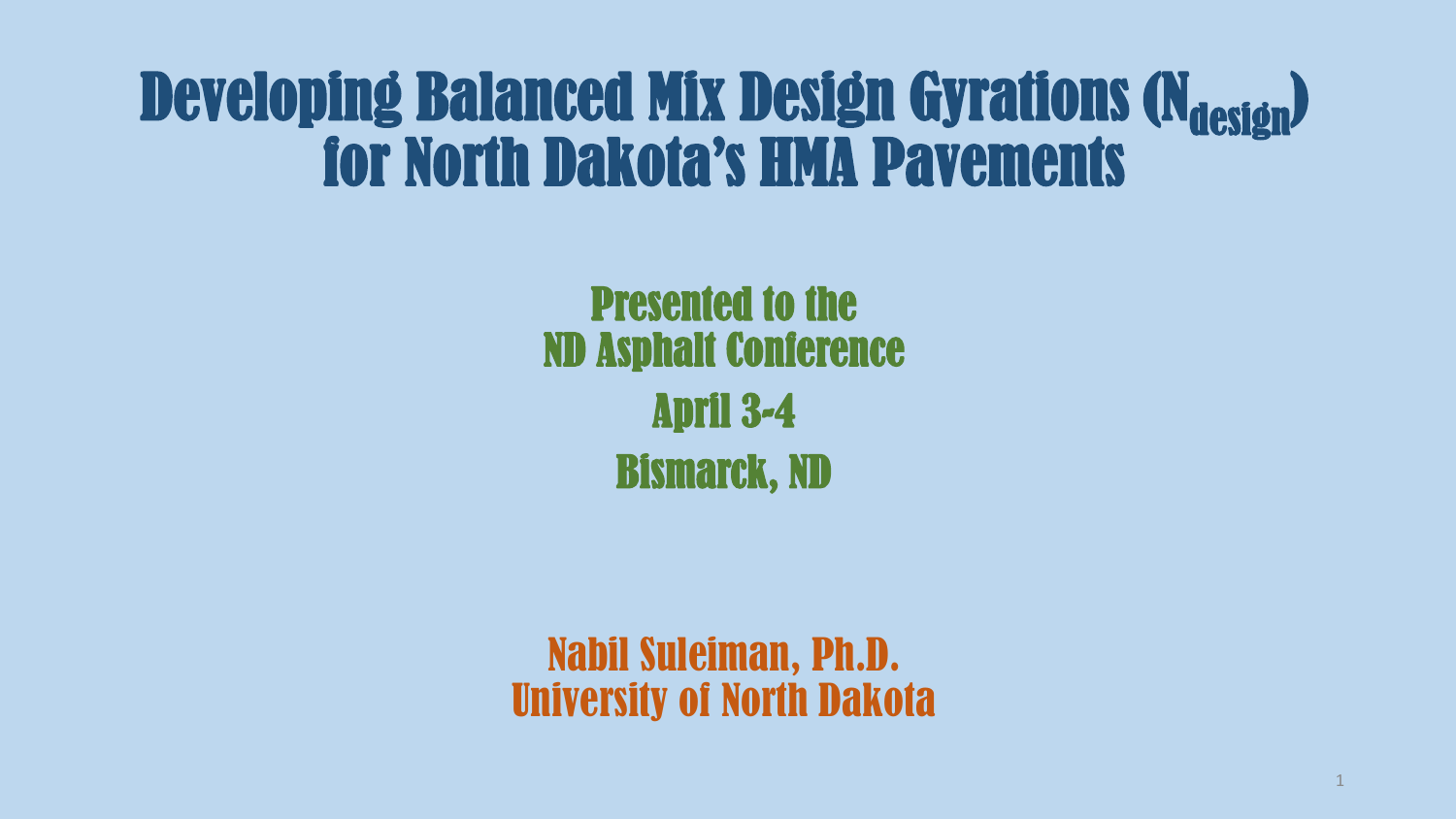## Problem Statement

- **SuperPave Mix Design Compactive effort**
	- $N_{design}$  = 75 for 20 year design ESALs of 0.3-3.0 Millions
- **ND kept 75 gyrations for all pavement classes**
	- Does not represent compaction of low-volume pavements
- **Observations – Low volume Pavements**
	- Pavements are dry (low binder content)
	- Brittle (Cracking)
	- Low Density/permeability
	- Rut resistant pavements are failing due to durability issues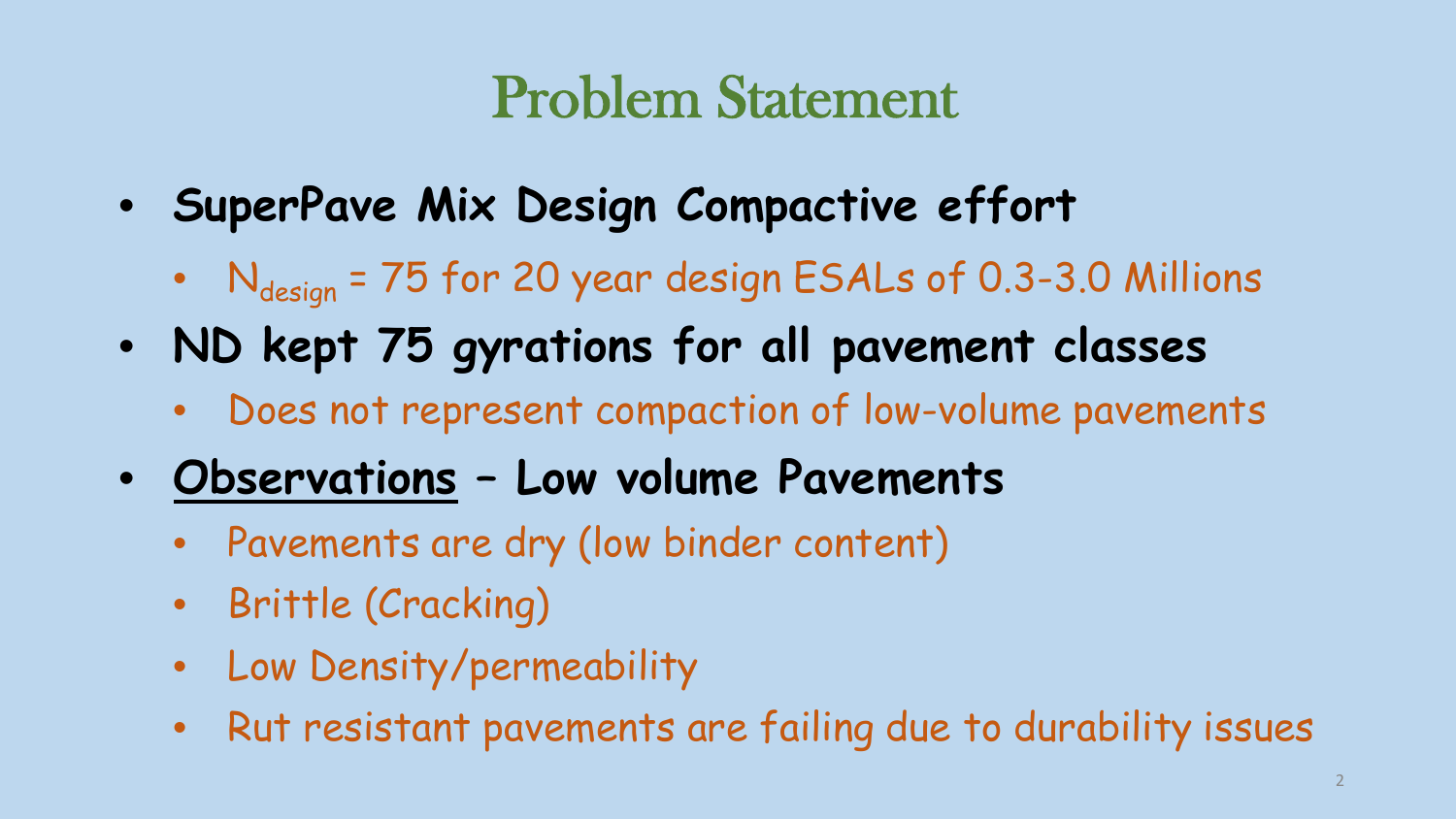## **Motivation**

• **Experience with Lower number of gyrations in ND**

- 65 and 50 gyrations on LVR were tried
- Increased binder content by 0.1 0.2 percent
- Helped with durability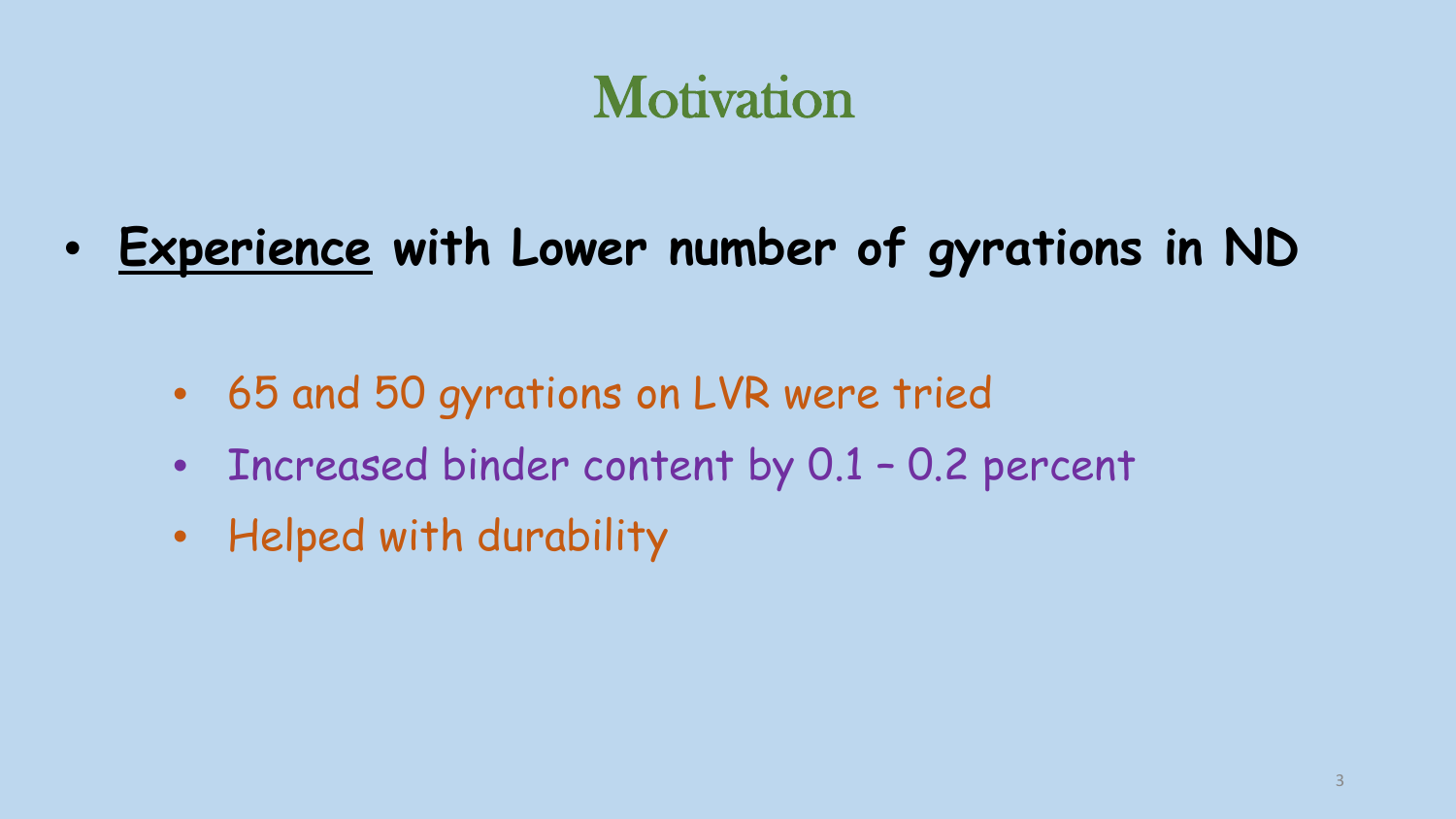## Research Approach

#### **o Lower the Design Gyrations (Ndesign)**

- Keep gradation the same
- Higher Air Voids
	- Higher Binder Content
	- Higher VMA
- $\circ$  **Determine the effect of Lowering Ndesign on:** 
	- Rutting Resistance APA
	- Low Temperature Cracking Resistance DCT
	- Fatigue Cracking Resistance SCB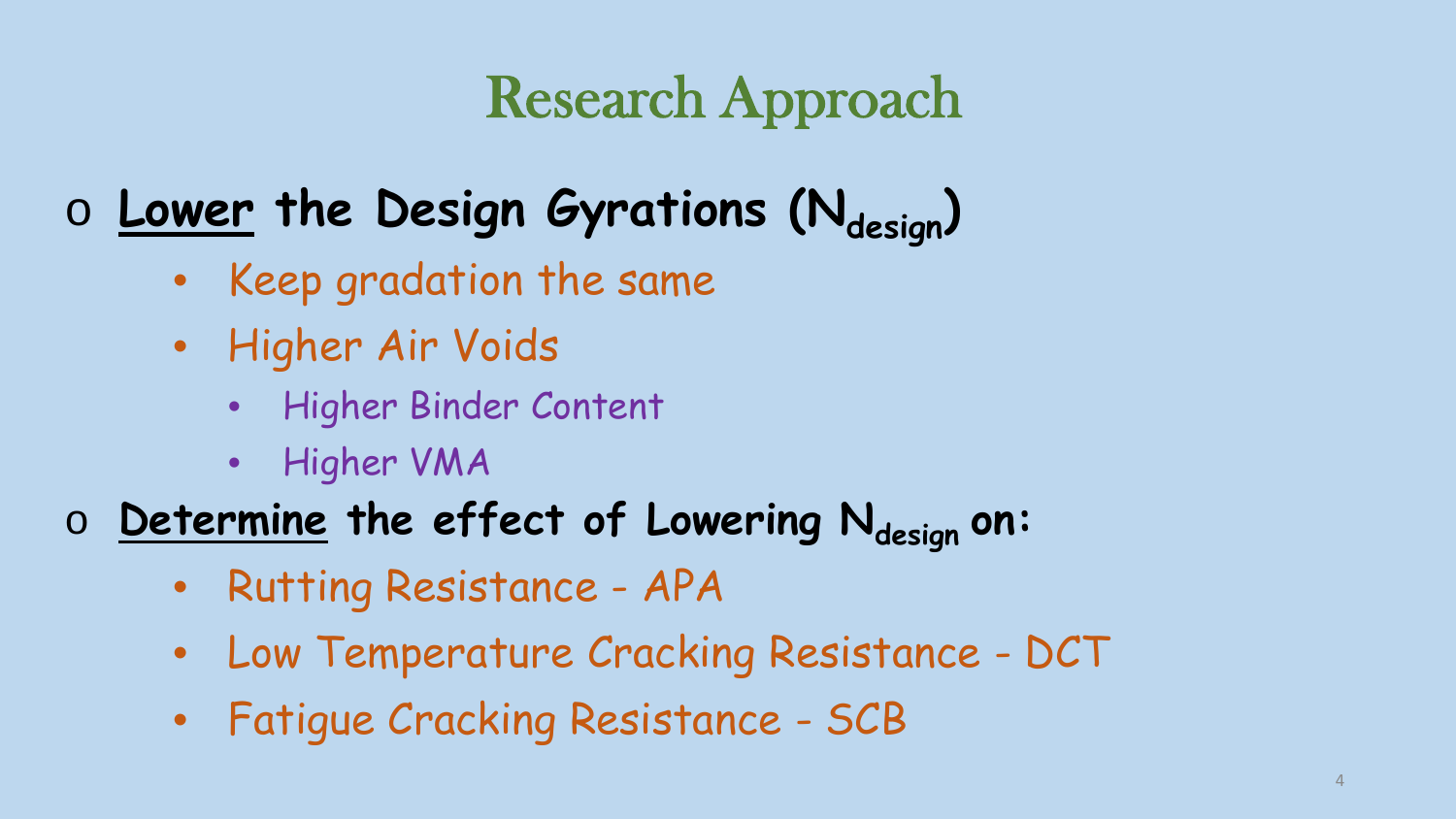### **Outcome**

- **Durable Pavements- should be resistant to**
	- Low-Temperature cracking (LTC)
	- Fatigue Cracking (FC)
- **Stable Pavements - should be resistant to**
	- Rutting (compromise)
	- Fatigue cracking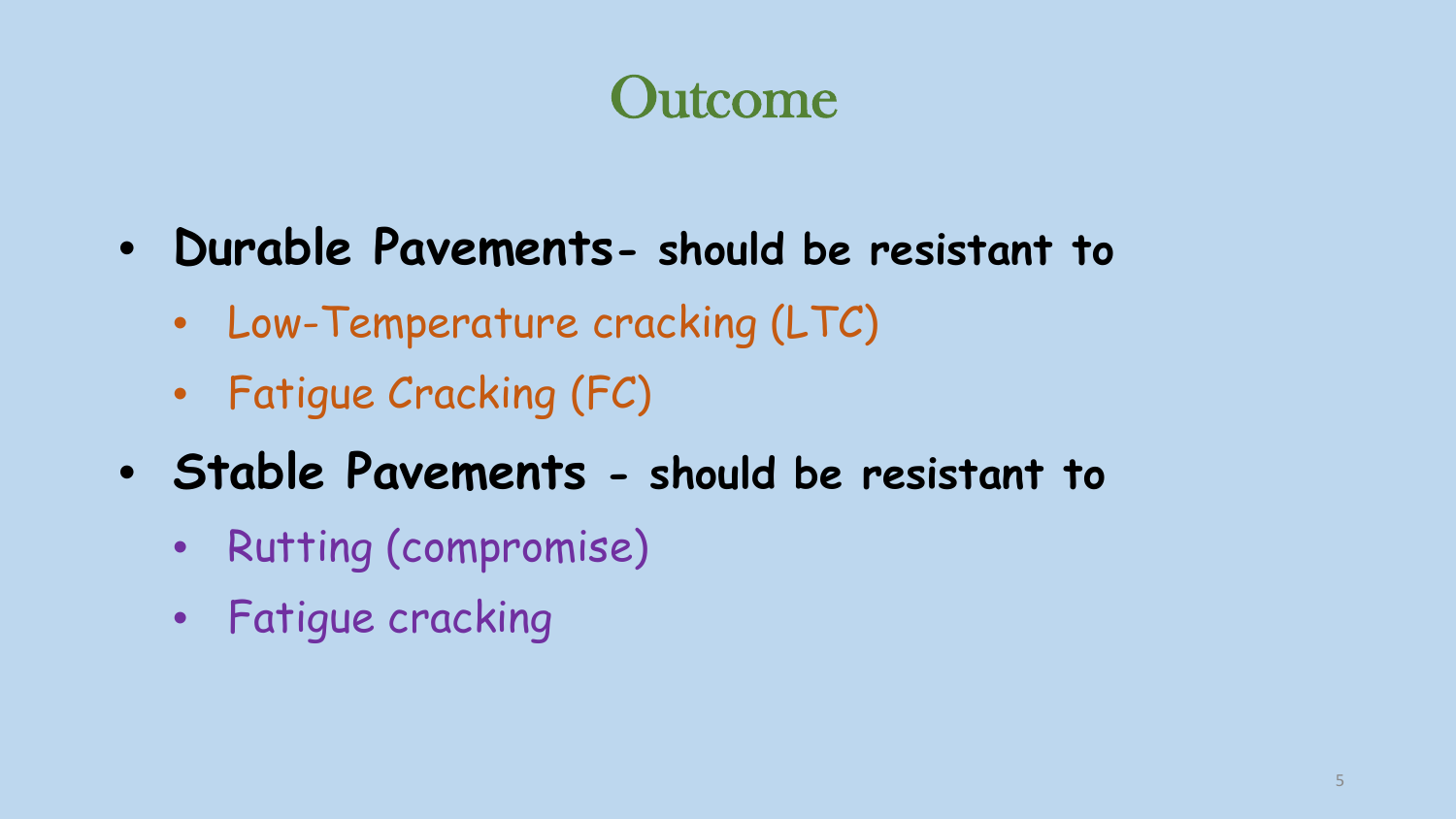#### Projects for Design Gyrations

| Project        | <b>FAA</b> | <b>Oil Type</b>  |    | Gyration Level   Gyration Level   Gyration Level |    |
|----------------|------------|------------------|----|--------------------------------------------------|----|
|                |            |                  |    |                                                  |    |
| $\mathbf 1$    | 40         | <b>PG 58S-28</b> | 50 | 65                                               | 75 |
| 2              | 43         | <b>PG 58S-28</b> | 50 | 65                                               | 75 |
| 3 <sup>1</sup> | 45         | <b>PG 58H-28</b> | 55 | 65                                               | 75 |
| 4              | 45         | <b>PG 58H-34</b> | 55 | 65                                               | 75 |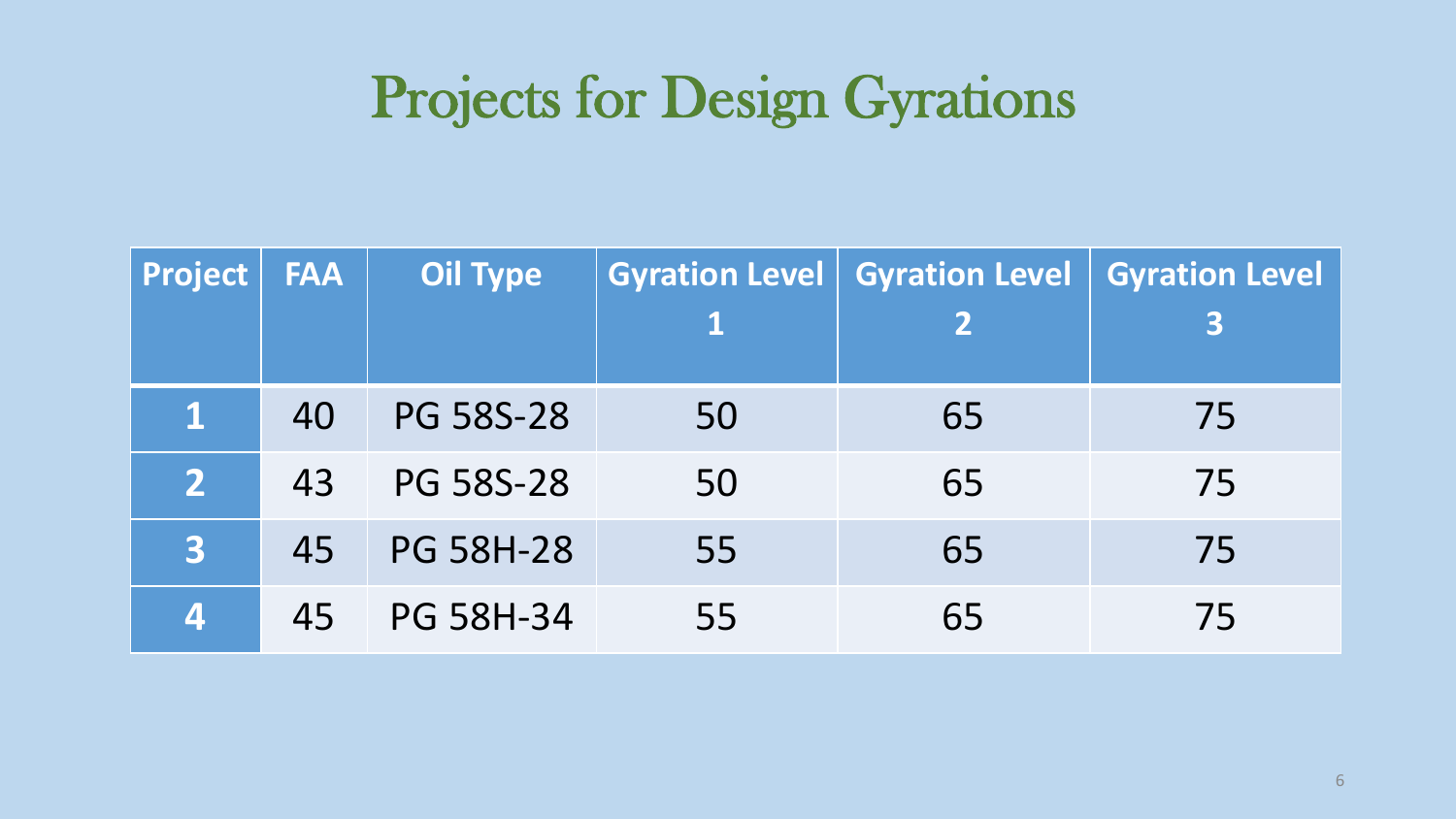#### Laboratory Mix Designs

- Perform Laboratory mix designs for all pavement classes and gyration levels
	- **{FAA 40 & PG 58S-28}** @ 75, 65, and 50 gyr
		-
	- **{FAA 43 & PG 58S-28}** @ 75, 65, and 50 gyr
	- **{FAA 45 & PG 58H-28}** @ 75, 65, and 55 gyr
- - **{FAA 45 & PG 58H-34}** @ 75, 65, and 55 gyr
-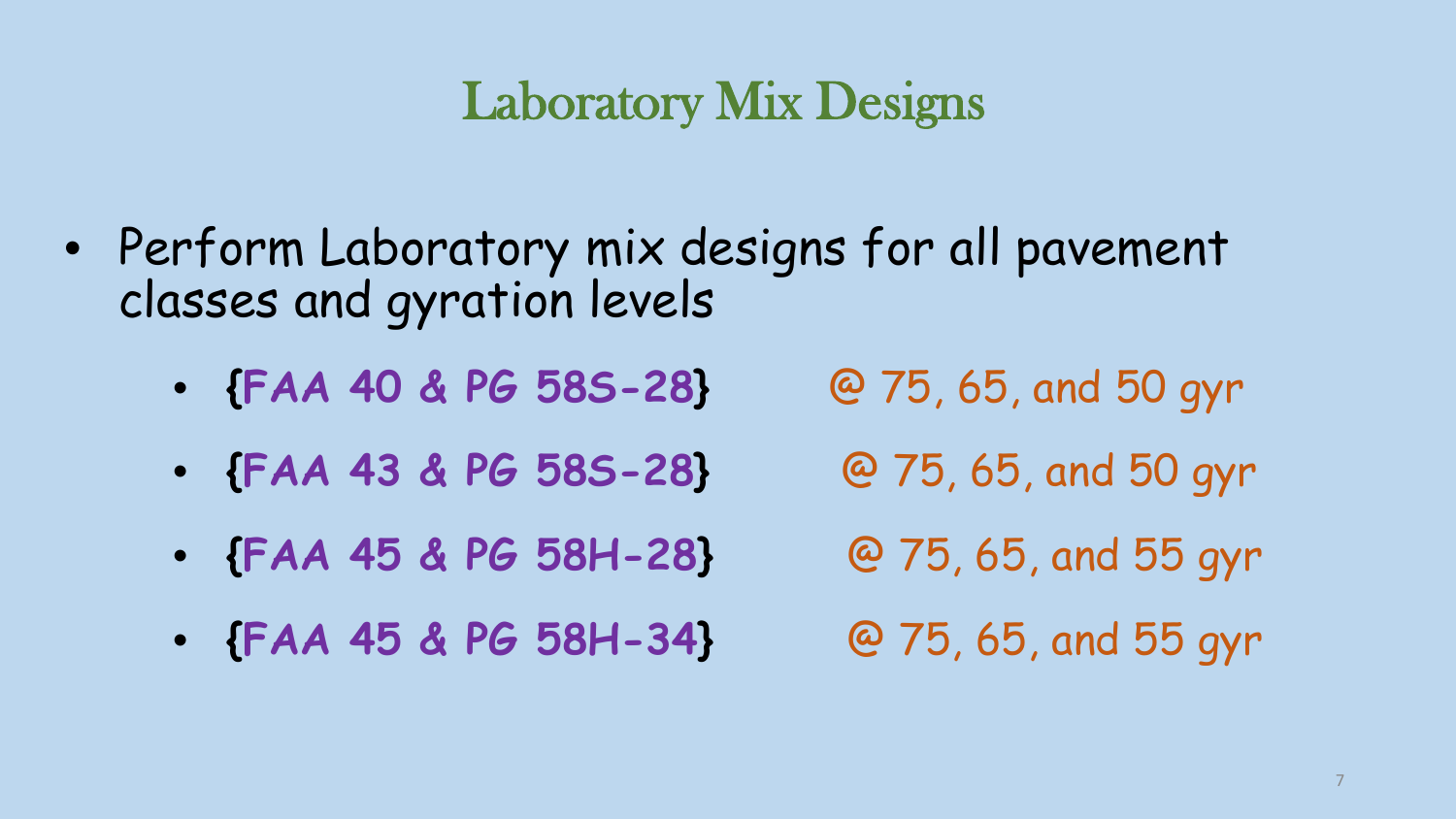#### Laboratory Testing

#### **(1) Rutting Resistance**

- Perform APA Test (AASHTO T 340)
- Four specimens for each pavement class and gyration level will be produced and tested
- 8,000 cycles in the APA @ 100psi
	- 130 cycles per rutting ESAL
- 7-9mm failure criterion

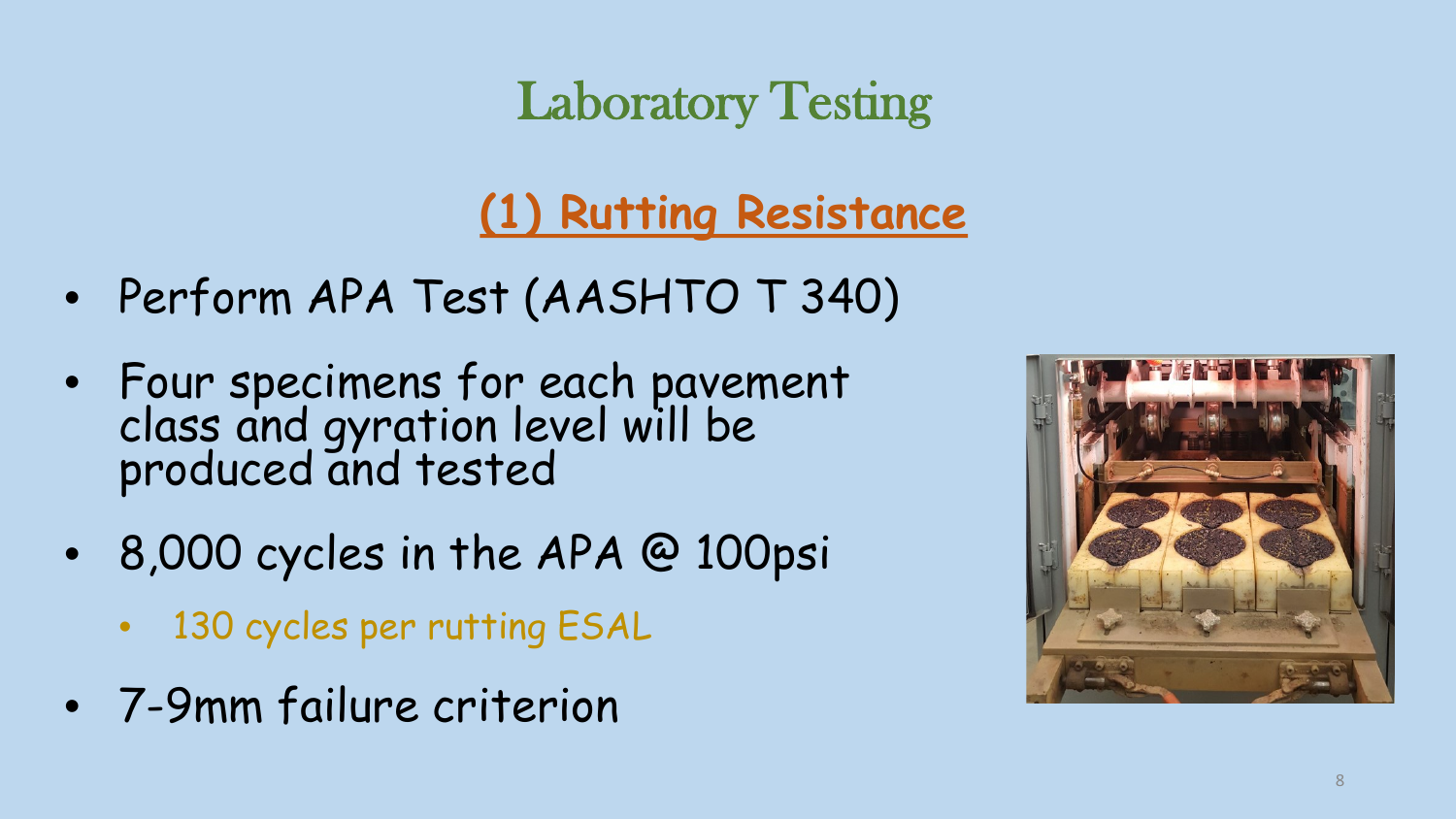#### Laboratory Testing

#### **(2) Low Temp Cracking Resistance**

- Perform disk-shaped compact tension (DCT) Test (ASTM D7313)
- Four specimens for each pavement class and gyration level will be produced and tested
- Condition for 12 hours @ test temp
	- Test temp is @ low PG grade +  $10^{\circ}C$
- Test determines fracture energy
	- Acceptable Fracture energy:
		- Min. 400 joules/m2 (low traffic)
		- Min. 460 joules/m2 (medium traffic)
		- Min. 490 joules/m2 (high traffic)

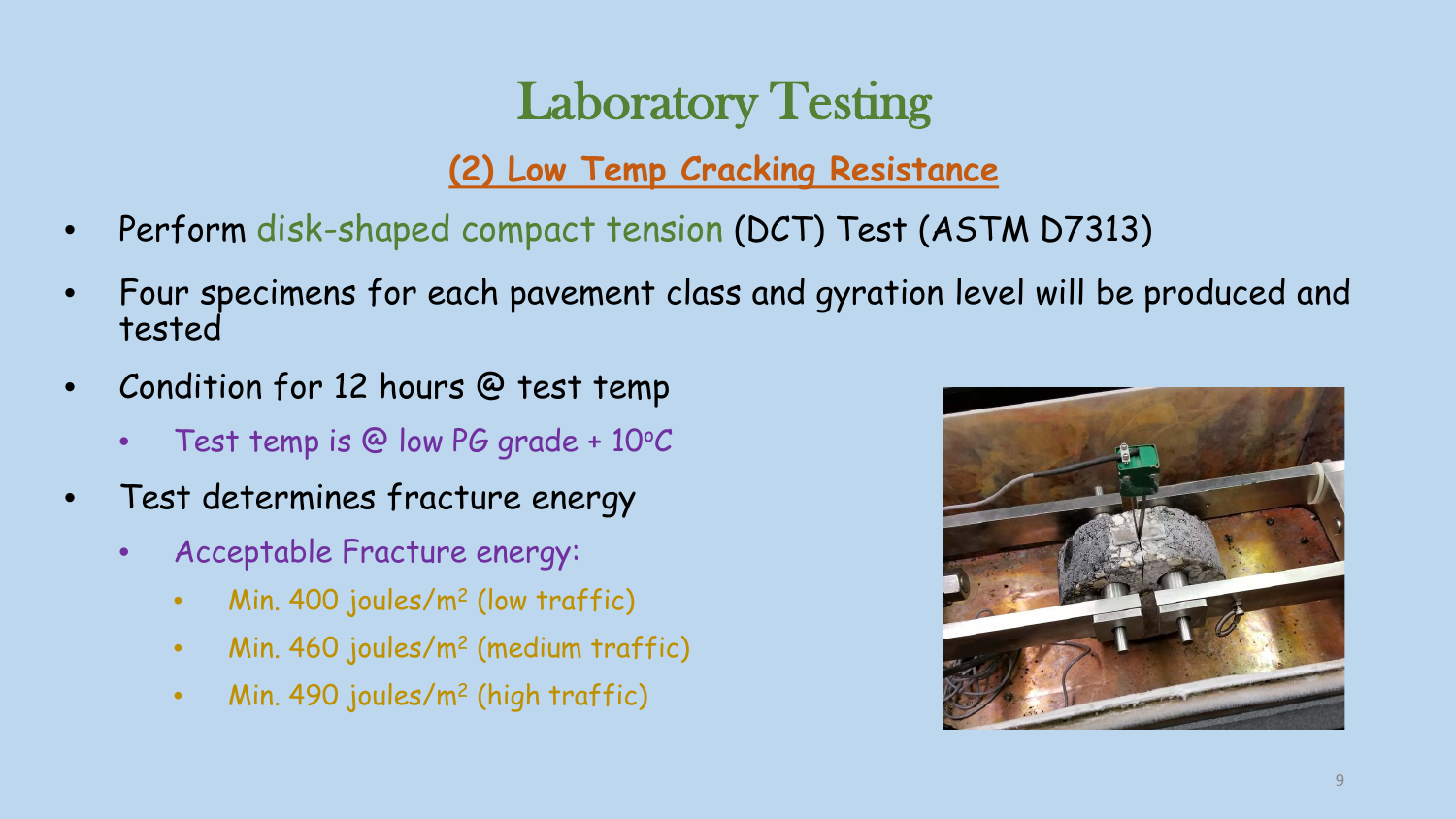#### Laboratory Testing

**(3) Fatigue Cracking Resistance**

- Perform semi circular bending (SCB) Test
- Four specimens for each pavement class and gyration level will be produced and tested
- Condition for 2 hours @test temp
	- Test temp is @ 25°C
- Test determines fracture energy & calculate flexibility index (FI)
	- FI<1 (brittle) FI<2 (poor)
	- 2<FI<6 (medium) FI>6 (high)

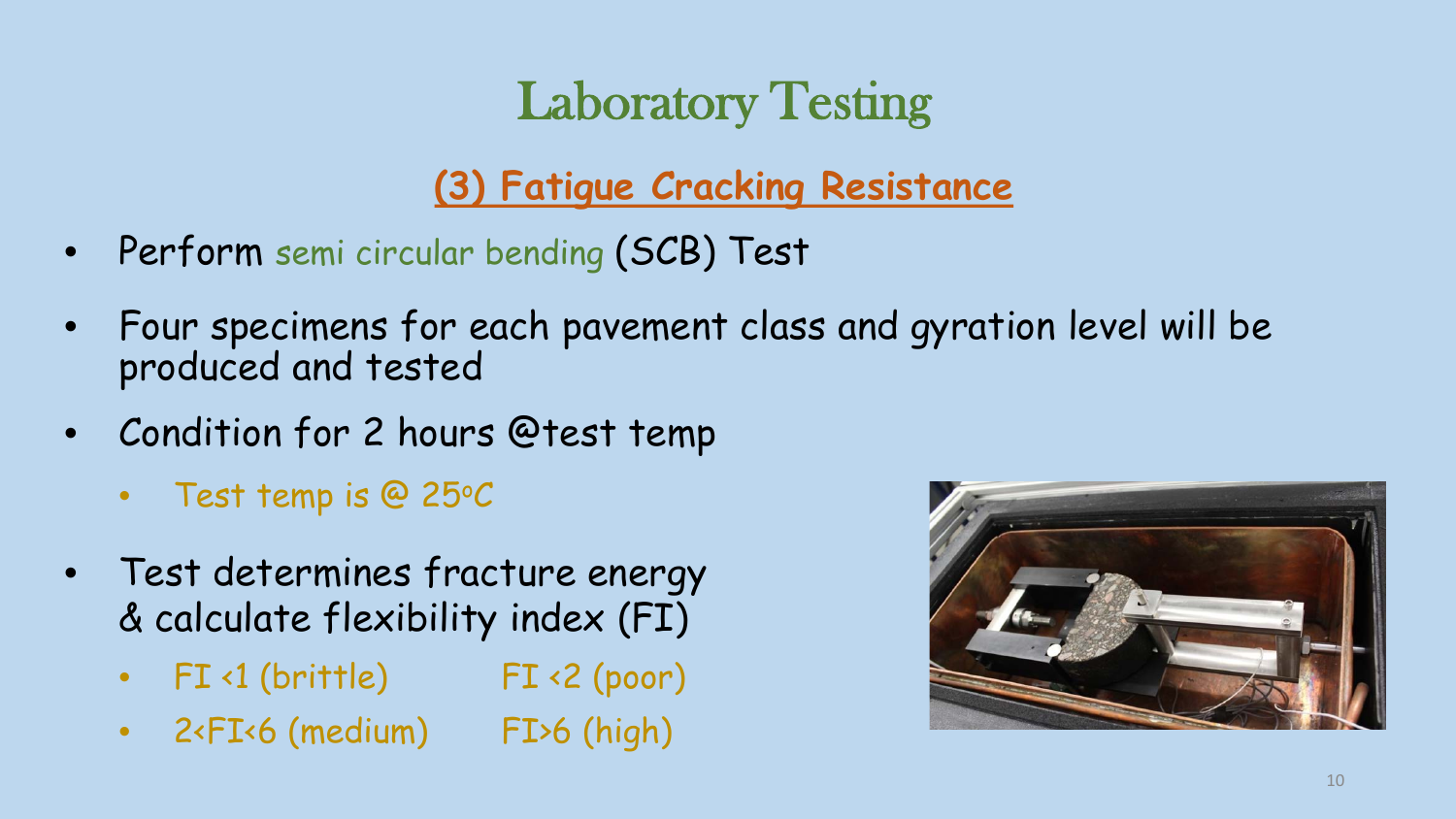#### Results - Implementation

#### **NDDOT would like to have answers to the following questions:**

- How much more oil can be put into the lower and medium-volume mixes, FAA 40 & 43, before distresses are unacceptable?
- How much more oil can be put into the higher volume mixes, FAA 45, to help fight against dryness/brittleness, while continuing to keep rut in check?
- And how do different high-volume mix oil types affect these results?